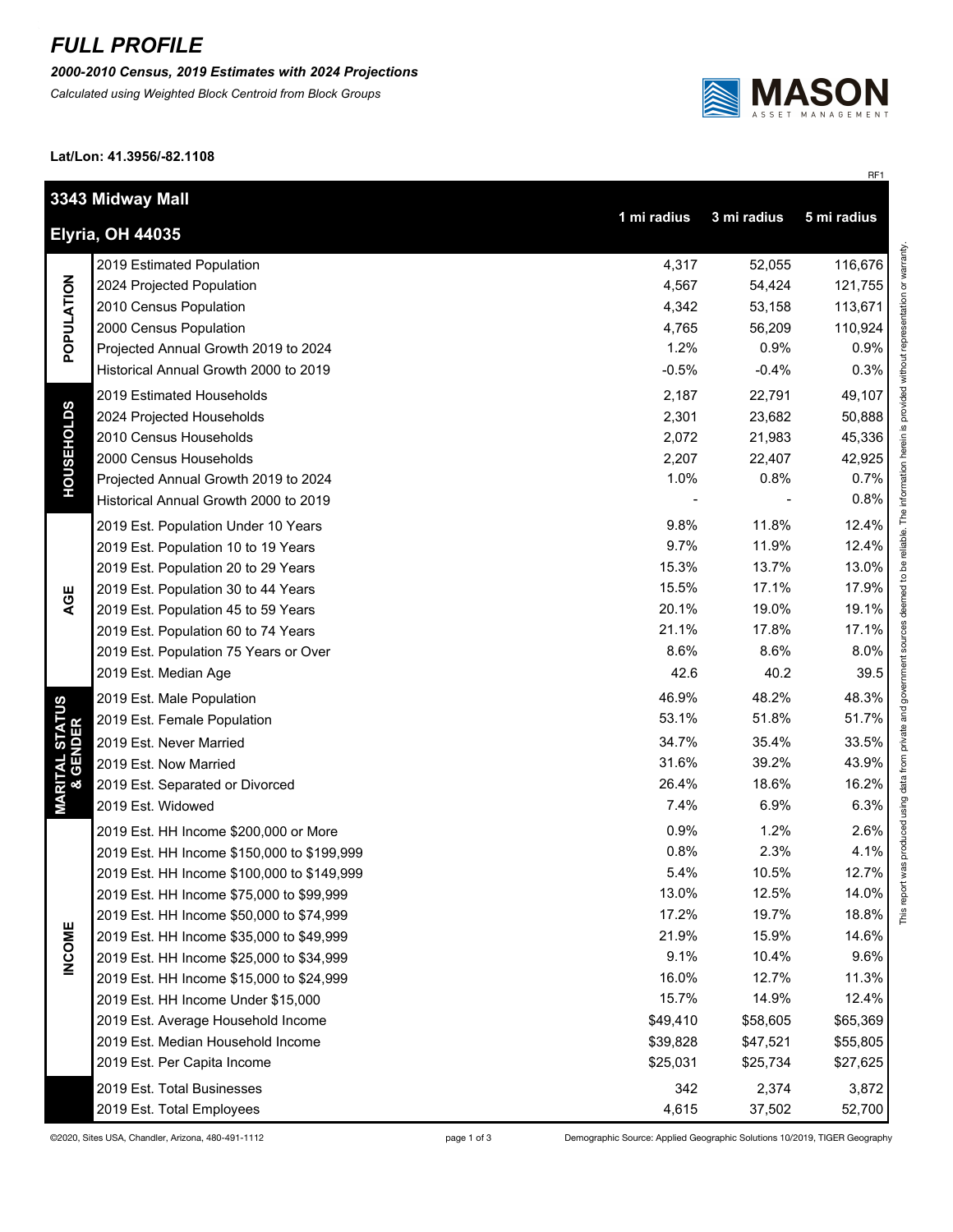## *FULL PROFILE*

*2000-2010 Census, 2019 Estimates with 2024 Projections*

*Calculated using Weighted Block Centroid from Block Groups*



**Lat/Lon: 41.3956/-82.1108**

|                                   |                                                                      |          |           | RF1       |  |
|-----------------------------------|----------------------------------------------------------------------|----------|-----------|-----------|--|
|                                   | 3343 Midway Mall                                                     |          |           |           |  |
|                                   | 1 mi radius<br>3 mi radius<br>5 mi radius<br><b>Elyria, OH 44035</b> |          |           |           |  |
|                                   |                                                                      |          |           |           |  |
| <b>RACE</b>                       | 2019 Est. White                                                      | 70.7%    | 77.7%     | 77.0%     |  |
|                                   | 2019 Est. Black                                                      | 20.8%    | 13.4%     | 12.7%     |  |
|                                   | 2019 Est. Asian or Pacific Islander                                  | 2.1%     | 1.3%      | 1.5%      |  |
|                                   | 2019 Est. American Indian or Alaska Native                           | 0.4%     | 0.4%      | 0.4%      |  |
|                                   | 2019 Est. Other Races                                                | 6.0%     | 7.3%      | 8.4%      |  |
|                                   | 2019 Est. Hispanic Population                                        | 272      | 5,168     | 15,594    |  |
|                                   | 2019 Est. Hispanic Population                                        | 6.3%     | 9.9%      | 13.4%     |  |
| <b>HISPANIC</b>                   | 2024 Proj. Hispanic Population                                       | 6.5%     | 10.2%     | 13.9%     |  |
|                                   | 2010 Hispanic Population                                             | 5.0%     | 8.5%      | 12.0%     |  |
|                                   | 2019 Est. Adult Population (25 Years or Over)                        | 3,145    | 36,266    | 80,427    |  |
| EDUCATION<br>(Adults 25 or Older) | 2019 Est. Elementary (Grade Level 0 to 8)                            | 2.8%     | 2.8%      | 3.2%      |  |
|                                   | 2019 Est. Some High School (Grade Level 9 to 11)                     | 9.1%     | 10.0%     | 8.6%      |  |
|                                   | 2019 Est. High School Graduate                                       | 34.2%    | 33.4%     | 32.3%     |  |
|                                   | 2019 Est. Some College                                               | 31.3%    | 26.5%     | 24.9%     |  |
|                                   | 2019 Est. Associate Degree Only                                      | 10.4%    | 10.1%     | 9.9%      |  |
|                                   | 2019 Est. Bachelor Degree Only                                       | 8.6%     | 11.1%     | 13.3%     |  |
|                                   | 2019 Est. Graduate Degree                                            | 3.6%     | 6.1%      | 7.8%      |  |
|                                   | 2019 Est. Total Housing Units                                        | 2,378    | 24,102    | 51,671    |  |
| <b>HOUSING</b>                    | 2019 Est. Owner-Occupied                                             | 49.9%    | 59.0%     | 63.4%     |  |
|                                   | 2019 Est. Renter-Occupied                                            | 42.1%    | 35.5%     | 31.7%     |  |
|                                   | 2019 Est. Vacant Housing                                             | 8.0%     | 5.4%      | 5.0%      |  |
|                                   | 2019 Homes Built 2010 or later                                       | 2.4%     | 1.6%      | 5.1%      |  |
| BY YEAR                           | 2019 Homes Built 2000 to 2009                                        | 4.9%     | 4.8%      | 10.6%     |  |
|                                   | 2019 Homes Built 1990 to 1999                                        | 4.4%     | 4.1%      | 6.9%      |  |
|                                   | 2019 Homes Built 1980 to 1989                                        | 7.6%     | 3.7%      | 4.4%      |  |
| OMES BUILT                        | 2019 Homes Built 1970 to 1979                                        | 28.8%    | 14.0%     | 15.2%     |  |
|                                   | 2019 Homes Built 1960 to 1969                                        | 9.7%     | 18.5%     | 13.9%     |  |
|                                   | 2019 Homes Built 1950 to 1959                                        | 14.7%    | 18.6%     | 15.1%     |  |
| Ĭ                                 | 2019 Homes Built Before 1949                                         | 19.4%    | 29.3%     | 23.8%     |  |
|                                   | 2019 Home Value \$1,000,000 or More                                  |          |           |           |  |
|                                   | 2019 Home Value \$500,000 to \$999,999                               | 0.4%     | 0.5%      | 0.6%      |  |
|                                   | 2019 Home Value \$400,000 to \$499,999                               | 0.7%     | 0.8%      | 1.9%      |  |
|                                   | 2019 Home Value \$300,000 to \$399,999                               | 1.9%     | 1.7%      | 3.9%      |  |
|                                   | 2019 Home Value \$200,000 to \$299,999                               | 4.8%     | 7.7%      | 17.7%     |  |
| <b>HOME VALUES</b>                | 2019 Home Value \$150,000 to \$199,999                               | 6.6%     | 9.2%      | 14.4%     |  |
|                                   | 2019 Home Value \$100,000 to \$149,999                               | 20.5%    | 26.3%     | 26.2%     |  |
|                                   | 2019 Home Value \$50,000 to \$99,999                                 | 45.4%    | 46.9%     | 34.7%     |  |
|                                   | 2019 Home Value \$25,000 to \$49,999                                 | 13.9%    | 6.7%      | 6.5%      |  |
|                                   | 2019 Home Value Under \$25,000                                       | 10.7%    | 2.8%      | 2.9%      |  |
|                                   | 2019 Median Home Value                                               | \$78,322 | \$100,493 | \$126,409 |  |
|                                   | 2019 Median Rent                                                     | \$617    | \$592     | \$597     |  |

©2020, Sites USA, Chandler, Arizona, 480-491-1112 page 2 of 3 Demographic Source: Applied Geographic Solutions 10/2019, TIGER Geography